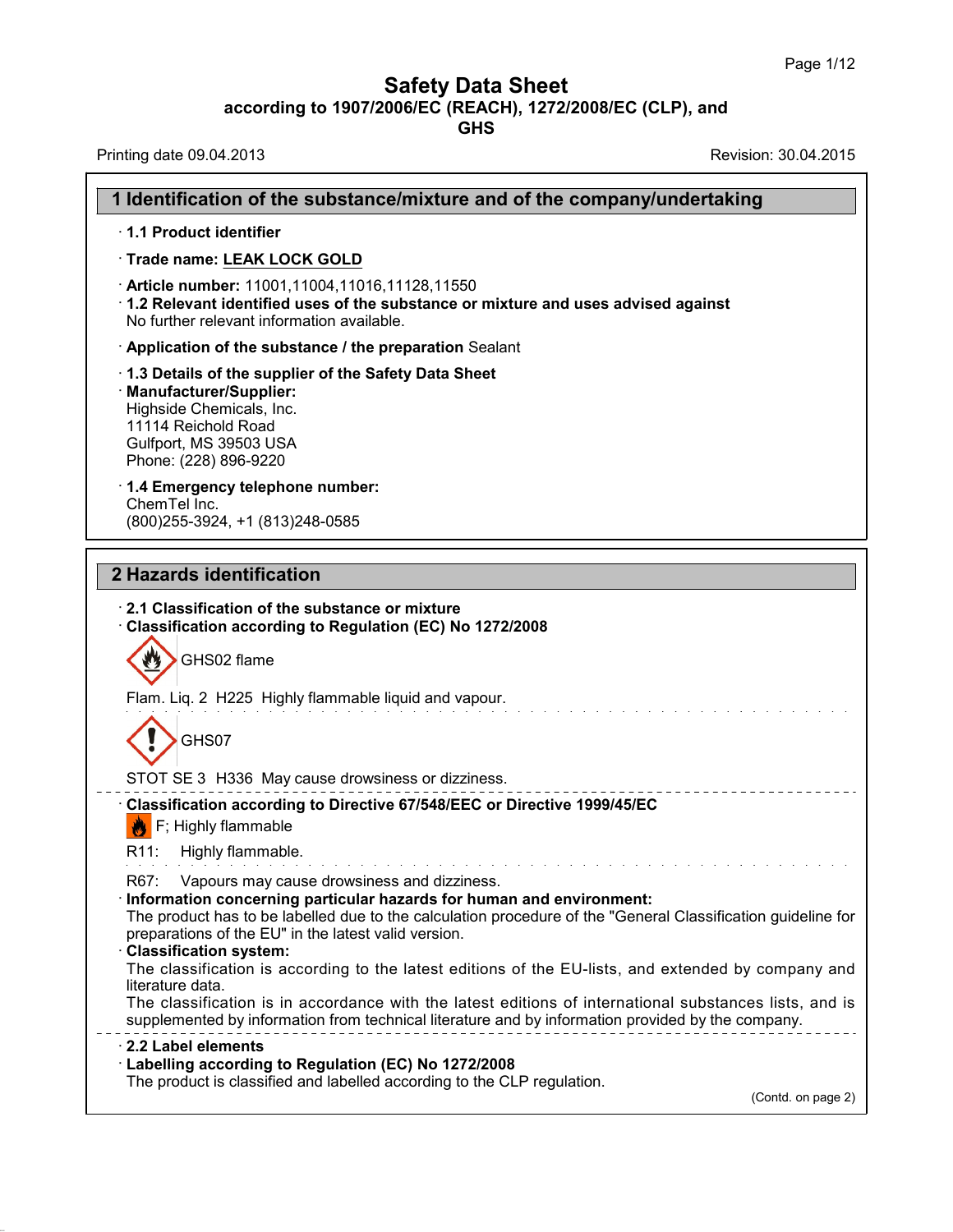### Page 2/<br> **Safety Data Sheet**<br> **according to 1907/2006/EC (REACH), 1272/2008/EC (CLP), and**<br>
GHS **GHS** Page 2/12<br> **Safety Data Sheet**<br>
according to 1907/2006/EC (REACH), 1272/2008/EC (CLP), and<br>
GHS<br>
Revision: 30.04.2015<br>
Revision: 30.04.2015

| Revision: 30.04.2015<br><b>Trade name: LEAK LOCK GOLD</b><br>(Contd. of page 1)<br>· Hazard pictograms<br>GHS02 GHS07<br><b>Signal word Danger</b><br><b>Hazard statements</b><br>H225 Highly flammable liquid and vapour.<br>H336 May cause drowsiness or dizziness.<br><b>Precautionary statements</b><br>P101<br>If medical advice is needed, have product container or label at hand.<br>P <sub>102</sub><br>Keep out of reach of children.<br>Read label before use.<br>P <sub>103</sub><br>P210<br>Keep away from heat/sparks/open flames/hot surfaces. - No smoking.<br>P280<br>Wear protective gloves and eye protection.<br>P233<br>Keep container tightly closed.<br>Avoid breathing mist/vapours/spray.<br>P261<br>P303+P361+P353 IF ON SKIN (or hair): Remove/Take off immediately all contaminated clothing. Rinse<br>skin with water/shower.<br>P370+P378<br>In case of fire: Use for extinction: CO2, powder or water spray.<br>P403+P235<br>Store in a well-ventilated place. Keep cool.<br>· Hazard description:<br>· WHMIS-symbols:<br>B2 - Flammable liquid<br>D2B - Toxic material causing other toxic effects<br>NFPA ratings (scale 0 - 4)<br>$Health = 1$<br>3<br>Fire $=$ 3<br>Reactivity = $0$<br>HMIS-ratings (scale 0 - 4)<br><b>HEALTH</b><br>$\boxed{1}$ Health = 1<br>$3$ Fire = 3<br><b>FIRE</b><br>REACTIVITY 0 Reactivity = 0<br>· HMIS Long Term Health Hazard Substances<br>64-17-5 ethanol<br>2.3 Other hazards<br>· Results of PBT and vPvB assessment<br>$\cdot$ PBT: Not applicable.<br>(Contd. on page 3) |                          | according to 1907/2006/EC (REACH), 1272/2008/EC (CLP), and<br><b>GHS</b> |  |
|---------------------------------------------------------------------------------------------------------------------------------------------------------------------------------------------------------------------------------------------------------------------------------------------------------------------------------------------------------------------------------------------------------------------------------------------------------------------------------------------------------------------------------------------------------------------------------------------------------------------------------------------------------------------------------------------------------------------------------------------------------------------------------------------------------------------------------------------------------------------------------------------------------------------------------------------------------------------------------------------------------------------------------------------------------------------------------------------------------------------------------------------------------------------------------------------------------------------------------------------------------------------------------------------------------------------------------------------------------------------------------------------------------------------------------------------------------------------------------------------------------------------------------------------------|--------------------------|--------------------------------------------------------------------------|--|
|                                                                                                                                                                                                                                                                                                                                                                                                                                                                                                                                                                                                                                                                                                                                                                                                                                                                                                                                                                                                                                                                                                                                                                                                                                                                                                                                                                                                                                                                                                                                                   | Printing date 09.04.2013 |                                                                          |  |
|                                                                                                                                                                                                                                                                                                                                                                                                                                                                                                                                                                                                                                                                                                                                                                                                                                                                                                                                                                                                                                                                                                                                                                                                                                                                                                                                                                                                                                                                                                                                                   |                          |                                                                          |  |
|                                                                                                                                                                                                                                                                                                                                                                                                                                                                                                                                                                                                                                                                                                                                                                                                                                                                                                                                                                                                                                                                                                                                                                                                                                                                                                                                                                                                                                                                                                                                                   |                          |                                                                          |  |
|                                                                                                                                                                                                                                                                                                                                                                                                                                                                                                                                                                                                                                                                                                                                                                                                                                                                                                                                                                                                                                                                                                                                                                                                                                                                                                                                                                                                                                                                                                                                                   |                          |                                                                          |  |
|                                                                                                                                                                                                                                                                                                                                                                                                                                                                                                                                                                                                                                                                                                                                                                                                                                                                                                                                                                                                                                                                                                                                                                                                                                                                                                                                                                                                                                                                                                                                                   |                          |                                                                          |  |
|                                                                                                                                                                                                                                                                                                                                                                                                                                                                                                                                                                                                                                                                                                                                                                                                                                                                                                                                                                                                                                                                                                                                                                                                                                                                                                                                                                                                                                                                                                                                                   |                          |                                                                          |  |
|                                                                                                                                                                                                                                                                                                                                                                                                                                                                                                                                                                                                                                                                                                                                                                                                                                                                                                                                                                                                                                                                                                                                                                                                                                                                                                                                                                                                                                                                                                                                                   |                          |                                                                          |  |
|                                                                                                                                                                                                                                                                                                                                                                                                                                                                                                                                                                                                                                                                                                                                                                                                                                                                                                                                                                                                                                                                                                                                                                                                                                                                                                                                                                                                                                                                                                                                                   |                          |                                                                          |  |
|                                                                                                                                                                                                                                                                                                                                                                                                                                                                                                                                                                                                                                                                                                                                                                                                                                                                                                                                                                                                                                                                                                                                                                                                                                                                                                                                                                                                                                                                                                                                                   |                          |                                                                          |  |
|                                                                                                                                                                                                                                                                                                                                                                                                                                                                                                                                                                                                                                                                                                                                                                                                                                                                                                                                                                                                                                                                                                                                                                                                                                                                                                                                                                                                                                                                                                                                                   |                          |                                                                          |  |
|                                                                                                                                                                                                                                                                                                                                                                                                                                                                                                                                                                                                                                                                                                                                                                                                                                                                                                                                                                                                                                                                                                                                                                                                                                                                                                                                                                                                                                                                                                                                                   |                          |                                                                          |  |
|                                                                                                                                                                                                                                                                                                                                                                                                                                                                                                                                                                                                                                                                                                                                                                                                                                                                                                                                                                                                                                                                                                                                                                                                                                                                                                                                                                                                                                                                                                                                                   |                          |                                                                          |  |
|                                                                                                                                                                                                                                                                                                                                                                                                                                                                                                                                                                                                                                                                                                                                                                                                                                                                                                                                                                                                                                                                                                                                                                                                                                                                                                                                                                                                                                                                                                                                                   |                          |                                                                          |  |
|                                                                                                                                                                                                                                                                                                                                                                                                                                                                                                                                                                                                                                                                                                                                                                                                                                                                                                                                                                                                                                                                                                                                                                                                                                                                                                                                                                                                                                                                                                                                                   |                          |                                                                          |  |
|                                                                                                                                                                                                                                                                                                                                                                                                                                                                                                                                                                                                                                                                                                                                                                                                                                                                                                                                                                                                                                                                                                                                                                                                                                                                                                                                                                                                                                                                                                                                                   |                          |                                                                          |  |
|                                                                                                                                                                                                                                                                                                                                                                                                                                                                                                                                                                                                                                                                                                                                                                                                                                                                                                                                                                                                                                                                                                                                                                                                                                                                                                                                                                                                                                                                                                                                                   |                          |                                                                          |  |
|                                                                                                                                                                                                                                                                                                                                                                                                                                                                                                                                                                                                                                                                                                                                                                                                                                                                                                                                                                                                                                                                                                                                                                                                                                                                                                                                                                                                                                                                                                                                                   |                          |                                                                          |  |
|                                                                                                                                                                                                                                                                                                                                                                                                                                                                                                                                                                                                                                                                                                                                                                                                                                                                                                                                                                                                                                                                                                                                                                                                                                                                                                                                                                                                                                                                                                                                                   |                          |                                                                          |  |
|                                                                                                                                                                                                                                                                                                                                                                                                                                                                                                                                                                                                                                                                                                                                                                                                                                                                                                                                                                                                                                                                                                                                                                                                                                                                                                                                                                                                                                                                                                                                                   |                          |                                                                          |  |
|                                                                                                                                                                                                                                                                                                                                                                                                                                                                                                                                                                                                                                                                                                                                                                                                                                                                                                                                                                                                                                                                                                                                                                                                                                                                                                                                                                                                                                                                                                                                                   |                          |                                                                          |  |
|                                                                                                                                                                                                                                                                                                                                                                                                                                                                                                                                                                                                                                                                                                                                                                                                                                                                                                                                                                                                                                                                                                                                                                                                                                                                                                                                                                                                                                                                                                                                                   |                          |                                                                          |  |
|                                                                                                                                                                                                                                                                                                                                                                                                                                                                                                                                                                                                                                                                                                                                                                                                                                                                                                                                                                                                                                                                                                                                                                                                                                                                                                                                                                                                                                                                                                                                                   |                          |                                                                          |  |
|                                                                                                                                                                                                                                                                                                                                                                                                                                                                                                                                                                                                                                                                                                                                                                                                                                                                                                                                                                                                                                                                                                                                                                                                                                                                                                                                                                                                                                                                                                                                                   |                          |                                                                          |  |
|                                                                                                                                                                                                                                                                                                                                                                                                                                                                                                                                                                                                                                                                                                                                                                                                                                                                                                                                                                                                                                                                                                                                                                                                                                                                                                                                                                                                                                                                                                                                                   |                          |                                                                          |  |
|                                                                                                                                                                                                                                                                                                                                                                                                                                                                                                                                                                                                                                                                                                                                                                                                                                                                                                                                                                                                                                                                                                                                                                                                                                                                                                                                                                                                                                                                                                                                                   |                          |                                                                          |  |
|                                                                                                                                                                                                                                                                                                                                                                                                                                                                                                                                                                                                                                                                                                                                                                                                                                                                                                                                                                                                                                                                                                                                                                                                                                                                                                                                                                                                                                                                                                                                                   |                          |                                                                          |  |
|                                                                                                                                                                                                                                                                                                                                                                                                                                                                                                                                                                                                                                                                                                                                                                                                                                                                                                                                                                                                                                                                                                                                                                                                                                                                                                                                                                                                                                                                                                                                                   |                          |                                                                          |  |
|                                                                                                                                                                                                                                                                                                                                                                                                                                                                                                                                                                                                                                                                                                                                                                                                                                                                                                                                                                                                                                                                                                                                                                                                                                                                                                                                                                                                                                                                                                                                                   |                          |                                                                          |  |
|                                                                                                                                                                                                                                                                                                                                                                                                                                                                                                                                                                                                                                                                                                                                                                                                                                                                                                                                                                                                                                                                                                                                                                                                                                                                                                                                                                                                                                                                                                                                                   |                          |                                                                          |  |
|                                                                                                                                                                                                                                                                                                                                                                                                                                                                                                                                                                                                                                                                                                                                                                                                                                                                                                                                                                                                                                                                                                                                                                                                                                                                                                                                                                                                                                                                                                                                                   |                          |                                                                          |  |
|                                                                                                                                                                                                                                                                                                                                                                                                                                                                                                                                                                                                                                                                                                                                                                                                                                                                                                                                                                                                                                                                                                                                                                                                                                                                                                                                                                                                                                                                                                                                                   |                          |                                                                          |  |
|                                                                                                                                                                                                                                                                                                                                                                                                                                                                                                                                                                                                                                                                                                                                                                                                                                                                                                                                                                                                                                                                                                                                                                                                                                                                                                                                                                                                                                                                                                                                                   |                          |                                                                          |  |
|                                                                                                                                                                                                                                                                                                                                                                                                                                                                                                                                                                                                                                                                                                                                                                                                                                                                                                                                                                                                                                                                                                                                                                                                                                                                                                                                                                                                                                                                                                                                                   |                          |                                                                          |  |
|                                                                                                                                                                                                                                                                                                                                                                                                                                                                                                                                                                                                                                                                                                                                                                                                                                                                                                                                                                                                                                                                                                                                                                                                                                                                                                                                                                                                                                                                                                                                                   |                          |                                                                          |  |
|                                                                                                                                                                                                                                                                                                                                                                                                                                                                                                                                                                                                                                                                                                                                                                                                                                                                                                                                                                                                                                                                                                                                                                                                                                                                                                                                                                                                                                                                                                                                                   |                          |                                                                          |  |
|                                                                                                                                                                                                                                                                                                                                                                                                                                                                                                                                                                                                                                                                                                                                                                                                                                                                                                                                                                                                                                                                                                                                                                                                                                                                                                                                                                                                                                                                                                                                                   |                          |                                                                          |  |
|                                                                                                                                                                                                                                                                                                                                                                                                                                                                                                                                                                                                                                                                                                                                                                                                                                                                                                                                                                                                                                                                                                                                                                                                                                                                                                                                                                                                                                                                                                                                                   |                          |                                                                          |  |
|                                                                                                                                                                                                                                                                                                                                                                                                                                                                                                                                                                                                                                                                                                                                                                                                                                                                                                                                                                                                                                                                                                                                                                                                                                                                                                                                                                                                                                                                                                                                                   |                          |                                                                          |  |
|                                                                                                                                                                                                                                                                                                                                                                                                                                                                                                                                                                                                                                                                                                                                                                                                                                                                                                                                                                                                                                                                                                                                                                                                                                                                                                                                                                                                                                                                                                                                                   |                          |                                                                          |  |
|                                                                                                                                                                                                                                                                                                                                                                                                                                                                                                                                                                                                                                                                                                                                                                                                                                                                                                                                                                                                                                                                                                                                                                                                                                                                                                                                                                                                                                                                                                                                                   |                          |                                                                          |  |
|                                                                                                                                                                                                                                                                                                                                                                                                                                                                                                                                                                                                                                                                                                                                                                                                                                                                                                                                                                                                                                                                                                                                                                                                                                                                                                                                                                                                                                                                                                                                                   |                          |                                                                          |  |
|                                                                                                                                                                                                                                                                                                                                                                                                                                                                                                                                                                                                                                                                                                                                                                                                                                                                                                                                                                                                                                                                                                                                                                                                                                                                                                                                                                                                                                                                                                                                                   |                          |                                                                          |  |
|                                                                                                                                                                                                                                                                                                                                                                                                                                                                                                                                                                                                                                                                                                                                                                                                                                                                                                                                                                                                                                                                                                                                                                                                                                                                                                                                                                                                                                                                                                                                                   |                          |                                                                          |  |
|                                                                                                                                                                                                                                                                                                                                                                                                                                                                                                                                                                                                                                                                                                                                                                                                                                                                                                                                                                                                                                                                                                                                                                                                                                                                                                                                                                                                                                                                                                                                                   |                          |                                                                          |  |
|                                                                                                                                                                                                                                                                                                                                                                                                                                                                                                                                                                                                                                                                                                                                                                                                                                                                                                                                                                                                                                                                                                                                                                                                                                                                                                                                                                                                                                                                                                                                                   |                          |                                                                          |  |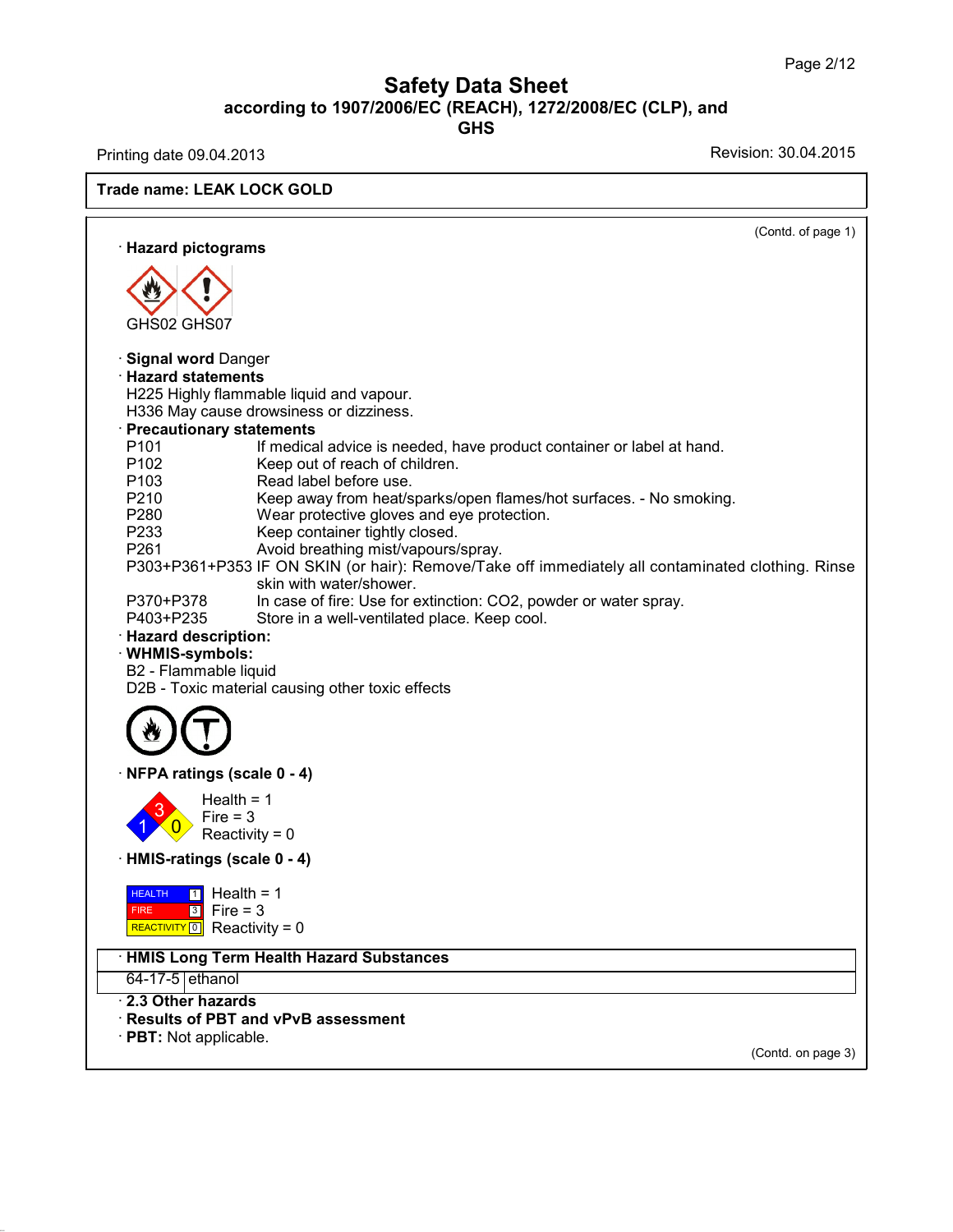### Safety Data Sheet<br><sub>006/EC (REACH), 1272/2008/EC (CLP),<br>GHS</sub> Page 3/12<br>**according to 1907/2006/EC (REACH), 1272/2008/EC (CLP), and<br>GHS<br>Revision: 30.04.2013<br>Revision: 30.04.2015 GHS Safety Data Sheet**<br>according to 1907/2006/EC (REACH), 1272/2008/EC (CLP), and<br>Printing date 09.04.2013<br>Revision: 30.04.2015 **ACCORDING 1907/2006/**<br>Printing date 09.04.2013<br>Trade name: LEAK LOCK GOLD

(Contd. of page 2)

Trade name: LEAK LOCK GOLD<br>
vPvB: Not applicable.

### **13 Composition/information on ingredients**<br> **3.2 Mixtures 3 Composition/information on ingredients**<br> **·** 3.2 Mixtures

| $\cdot$ 3.2 Mixtures                                                                        | · Description: Mixture of substances listed below with nonhazardous additions.                                                               |        |
|---------------------------------------------------------------------------------------------|----------------------------------------------------------------------------------------------------------------------------------------------|--------|
| Dangerous components:                                                                       |                                                                                                                                              |        |
| CAS: 64-17-5<br>EINECS: 200-578-6<br>Index number: 603-002-00-5 <b>1</b> Flam. Liq. 2, H225 | ethanol<br>$\triangle$ FR11                                                                                                                  | 25-50% |
| CAS: 14807-96-6<br>EINECS: 238-877-9                                                        | Talc (Mg3H2(SiO3)4)                                                                                                                          | 25-50% |
| CAS: 67-63-0<br>EINECS: 200-661-7<br>Index number: 603-117-00-0 R67                         | propan-2-ol<br>$\mathsf{X}$ Xi R36; $\mathsf{N}$ F R11<br><b><i>A</i></b> Flam. Liq. 2, H225<br><i>A</i> Eye Irrit. 2, H319; STOT SE 3, H336 | < 10%  |

Dried product contains substances which are considered nuisance dusts which require a NIOSH Breathing **Additional information:**<br>
For the wording of the listed risk phrases refer to section 16.<br>
Dried product contains substances which are considered nuisance dusts which require a NIOSH Breathing<br>
airborne particles or dust tract. For the wording of the listed risk ph<br>Dried product contains substances<br>airborne particles or dust from mixi<br>tract.<br>**4 First aid measures**<br>**4.1 Description of first aid measures** 

# **First aid measures<br>
· 4.1 Description of first aid measures<br>
· General information:<br>
Symptoms of poisoning may eyen occur after se**

**First aid measures**<br> **4.1 Description of first aid**<br> **General information:**<br>
Symptoms of poisoning may<br>
hours after the accident. First aid measures<br>4.1 Description of first aid measures<br>General information:<br>Symptoms of poisoning may even occur after several hours; therefore medical observation for at least 48<br>hours after the accident.<br>Take affected **First aid measures<br>4.1 Description of first aid meas<br>General information:**<br>Symptoms of poisoning may even<br>hours after the accident.<br>Take affected persons out into the **4.1 Description of first aid measures**<br> **General information:**<br>
Symptoms of poisoning may even occur after several hours<br>
hours after the accident.<br>
Take affected persons out into the fresh air.<br> **After inhalation:**<br>
Supp **General information:**<br>Symptoms of poisoning may evinours after the accident.<br>Take affected persons out into the<br>**After inhalation:**<br>Supply fresh air.<br>Seek medical treatment in case<br>After skin contact: Symptoms of poisoning may even occur after several<br>hours after the accident.<br>Take affected persons out into the fresh air.<br>**After inhalation:**<br>Supply fresh air.<br>Seek medical treatment in case of complaints.<br>**After skin con** 

Take affected persons out into the fresh a<br>**After inhalation:**<br>Supply fresh air.<br>Seek medical treatment in case of compla<br>**After skin contact:**<br>Immediately rinse with water.<br>Clean with water and soap.<br>If skin irritation co Supply fresh air.<br>
Seek medical treatment in case of complaints.<br> **After skin contact:**<br>
Immediately rinse with water.<br>
Clean with water and soap.<br>
If skin irritation continues, consult a doctor.<br> **After eye contact:**<br>
Rem

After inhalation:<br>Supply fresh air.<br>Seek medical treatment in case of comp<br>After skin contact:<br>Immediately rinse with water.<br>Clean with water and soap.<br>If skin irritation continues, consult a docto

**After skin contact:**<br>
Immediately rinse with water.<br>
Clean with water and soap.<br>
If skin irritation continues, consult a doctor.<br> **After eye contact:**<br>
Remove contact lenses if worn.<br>
Rinse opened eye for several minutes Immediately rinse with water.<br>
Clean with water and soap.<br>
If skin irritation continues, consult a doctor.<br> **After eye contact:**<br>
Remove contact lenses if worn.<br>
Rinse opened eye for several minutes under running water. If <p>• After eye contact:</p>\n<p>Remove contact lenses if worn.</p>\n<p>Rinse opened eye for several minutes under running water. If symptoms persist, c</p>\n<p>• After swallowing:</p>\n<p>Rinse out mouth and then drink plenty of water.</p>\n<p>Do not induce vomiting; call for medical help immediately.</p>\n<p>• 4.2 Most important symptoms and effects, both acute and delayed</p>\n<p>Dizziness</p>

Rinse out mouth and then drink plenty of water.<br>Do not induce vomiting; call for medical help immediately.<br>4.2 Most important symptoms and effects, both acute and delayed

### Dizziness

36.0.22

(Contd. on page 4)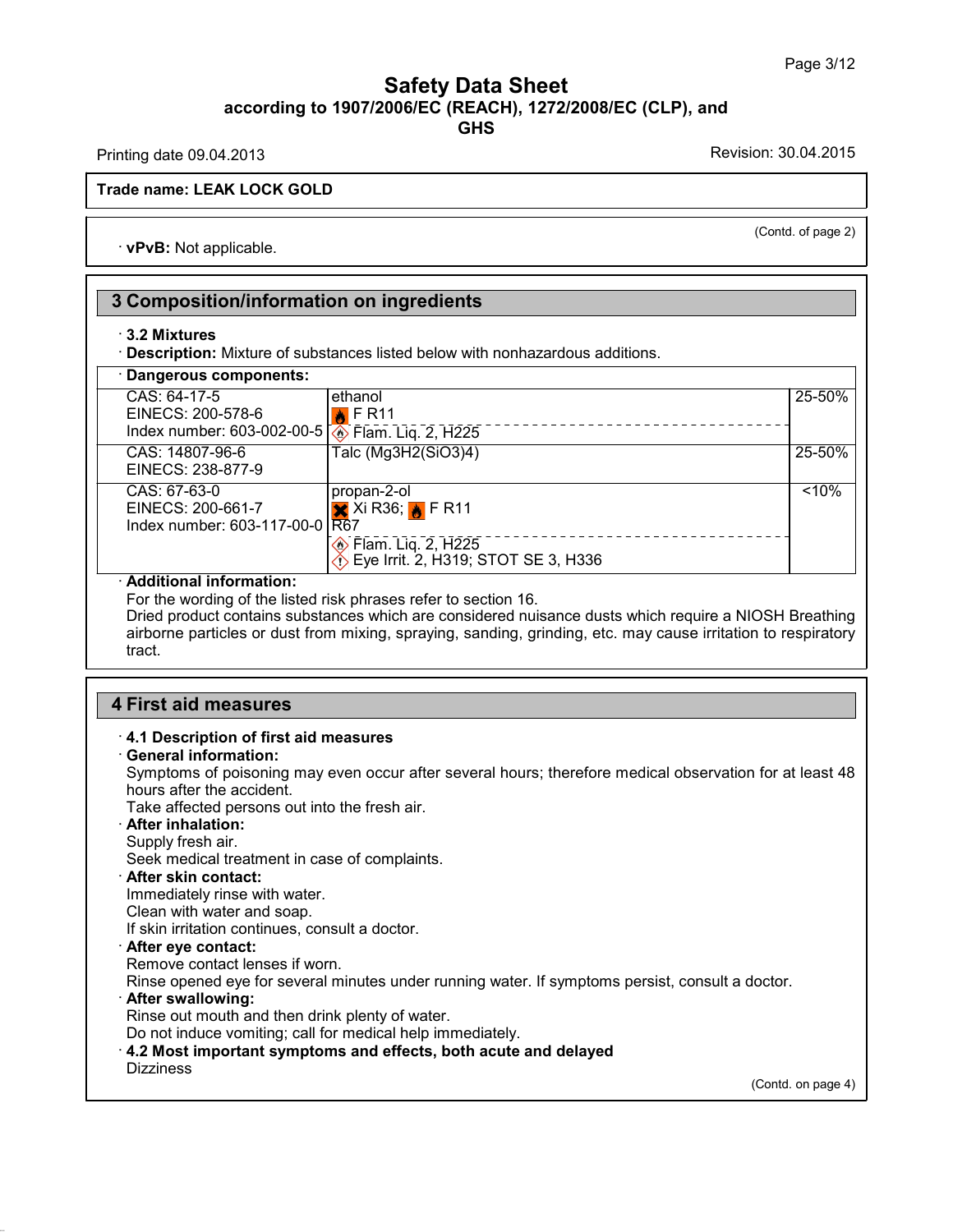### Safety Data Sheet<br><sub>006/EC (REACH), 1272/2008/EC (CLP),<br>GHS</sub> Page 4/12<br>**according to 1907/2006/EC (REACH), 1272/2008/EC (CLP), and<br>GHS<br>Revision: 30.04.2013<br>Revision: 30.04.2015 GHS Safety Data Sheet**<br>according to 1907/2006/EC (REACH), 1272/2008/EC (CLP), and<br>Printing date 09.04.2013<br>Revision: 30.04.2015 **ACCORDING 1907/2006/**<br>Printing date 09.04.2013<br>Trade name: LEAK LOCK GOLD

(Contd. of page 3)

Headache Nausea **Thirst Disorientation Frances**<br> **Nausea**<br> **Condition may deteriorate with alcohol consumption.**<br> **• A.3 Indication of any immediate medical attention and special treatment needed<br>
Monitor circulation.<br>
If necessary oxygen respiration treatment** Nausea<br>Thirst<br>Disorientation<br>**Hazards C**ondition may de<br>**4.3 Indication of any imm**<br>Monitor circulation.<br>If necessary oxygen respira<br>Medical sunervision for at k Thirst<br>Disorientation<br>**Hazards** Condition may deteriorate with alcohol co<br>**4.3 Indication of any immediate medical attentio**<br>Monitor circulation.<br>If necessary oxygen respiration treatment.<br>Medical supervision for at least Disorientation<br>Hazards Condition may deteriorate with alcohol consulation of any immediate medical attention<br>Monitor circulation.<br>If necessary oxygen respiration treatment.<br>Medical supervision for at least 48 hours.<br>Contai Hazards Condition may deteriorate with a<br>4.3 Indication of any immediate medic<br>Monitor circulation.<br>If necessary oxygen respiration treatmen<br>Medical supervision for at least 48 hours.<br>Contains ethanol and isopropanol. Monitor circulation.<br>
If necessary oxygen respiration treatme<br>
Medical supervision for at least 48 hours<br>
Contains ethanol and isopropanol.<br>
5 Firefighting measures<br>
5.1 Extinguishing media Contains ethanol and isopropanol.<br> **5.1 Extinguishing measures**<br> **5.1 Extinguishing media**<br>
• Suitable extinguishing agents: Use<br>
• For safety reasons unsuitable exting **5 Firefighting measures**<br> **5.1 Extinguishing media**<br> **: Suitable extinguishing agents:** Use fire extinguishing methods suitable to surrounding conditions.<br> **: For safety reasons unsuitable extinguishing agents:** None.<br> **:** 

- 
- 

5.1 Extinguishing media<br>
Suitable extinguishing agents: Use fire extinguishing<br>
For safety reasons unsuitable extinguishing agent<br>
5.2 Special hazards arising from the substance or in<br>
case of fire, the following can be re 5.1 Extinguishing media<br>Suitable extinguishing agents: Use<br>For safety reasons unsuitable extir<br>5.2 Special hazards arising from th<br>In case of fire, the following can be re<br>Carbon monoxide (CO)<br>5.3 Advice for firefighters<br>P • **Suitable extinguishing agents:** US<br>• **For safety reasons unsuitable exti**<br>• **5.2 Special hazards arising from ti**<br>In case of fire, the following can be red Carbon monoxide (CO)<br>• **5.3 Advice for firefighters**<br>• **Protect** • **For sarety reasons unsultable 5.2 Special hazards arising f**<br>In case of fire, the following calcarbon monoxide (CO)<br>5.3 Advice for firefighters<br>**Protective equipment:**<br>Wear self-contained respirator<br>Wear fully protectiv 5.2 Special hazards arising from the substance or mixture<br>In case of fire, the following can be released:<br>Carbon monoxide (CO)<br>5.3 Advice for firefighters<br>Protective equipment:<br>Wear self-contained respiratory protective de In case of fire, the following can be released:<br>Carbon monoxide (CO)<br> **5.3 Advice for firefighters**<br> **Protective equipment:**<br>
Wear self-contained respiratory protective device.<br>
Wear fully protective suit.<br> **Additional inf** 

- 
- 

36.0.22

5.3 Advice for firefighters<br>Protective equipment:<br>Wear self-contained respiratory protective device.<br>Wear fully protective suit.<br>Additional information<br>Eliminate all ignition sources if safe to do so.<br>Cool endangered recep Cool endangered receptacles with water spray. Wear fully protective sulf.<br> **Additional information**<br>
Eliminate all ignition sources if safe to do so.<br>
Cool endangered receptacles with water spray.<br> **6 Accidental release measures**<br>
6.1 Personal precautions, protective

**Cool endangered receptacies with water spray.**<br> **• Accidental release measures**<br>
• **6.1 Personal precautions, protective equipment and emergency procedures**<br>
Use respiratory protective device against the effects of fumes/ Accidental release measures<br>6.1 Personal precautions, protective equipment and emergency procedure<br>Use respiratory protective device against the effects of fumes/dust/aerosol.<br>Wear protective equipment. Keep unprotected pe **Accidental release measures**<br>6.1 Personal precautions, protective equipment and emergency proce<br>Use respiratory protective device against the effects of fumes/dust/aerosol<br>Wear protective equipment. Keep unprotected perso Accidental release measures<br>6.1 Personal precautions, protectiv<br>Use respiratory protective device aga<br>Wear protective equipment. Keep un<br>Ensure adequate ventilation<br>Keep away from ignition sources.<br>Protect from heat **6.1 Personal precautions, protective equ**<br>Use respiratory protective device against the<br>Wear protective equipment. Keep unprotect<br>Ensure adequate ventilation<br>Keep away from ignition sources.<br>Protect from heat. **6.1 Personal precautions, protective**<br>Use respiratory protective device again.<br>Wear protective equipment. Keep unpro<br>Ensure adequate ventilation<br>Keep away from ignition sources.<br>Protect from heat.<br>**6.2 Environmental preca** Wear protective equipment. Keep unpr<br>Ensure adequate ventilation<br>Keep away from ignition sources.<br>Protect from heat.<br>6.2 Environmental precautions:<br>Dilute with plenty of water.<br>Suppress gases/fumes/haze with water<br>6.3 Moth Suppress gases/fumes/haze with water haze or fog.<br> **S.2 Environmental precautions:**<br>
Dilute with plenty of water.<br>
Suppress gases/fumes/haze with water haze or fog.<br> **6.3 Methods and material for containment and cleaning u** Protect from heat.<br>**6.2 Environmental precautions:**<br>Dilute with plenty of water.<br>Suppress gases/fumes/haze with water haze or fog.<br>**6.3 Methods and material for containment and cleaning up:**<br>Absorb with liquid-binding mate **6.2 Environmental precautions:**<br>Dilute with plenty of water.<br>Suppress gases/fumes/haze with water<br>**6.3 Methods and material for contair**<br>Absorb with liquid-binding material (sar<br>Dilute with plenty of water.<br>Dispose contam Dilute with plenty of water.<br>
Suppress gases/fumes/haze with water haze or fog.<br> **6.3 Methods and material for containment and cleaning up:**<br>
Absorb with liquid-binding material (sand, diatomite, acid binders, universal bi **6.3 Methods and material for containment and cleani**<br>Absorb with liquid-binding material (sand, diatomite, acid<br>Dilute with plenty of water.<br>Dispose contaminated material as waste according to ite<br>**6.4 Reference to other** Dilute with plenty of water.<br>
Dispose contaminated material as waste according to item 13.<br>
6.4 Reference to other sections<br>
See Section 7 for information on safe handling.<br>
See Section 8 for information on personal protec (Contd. on page 5)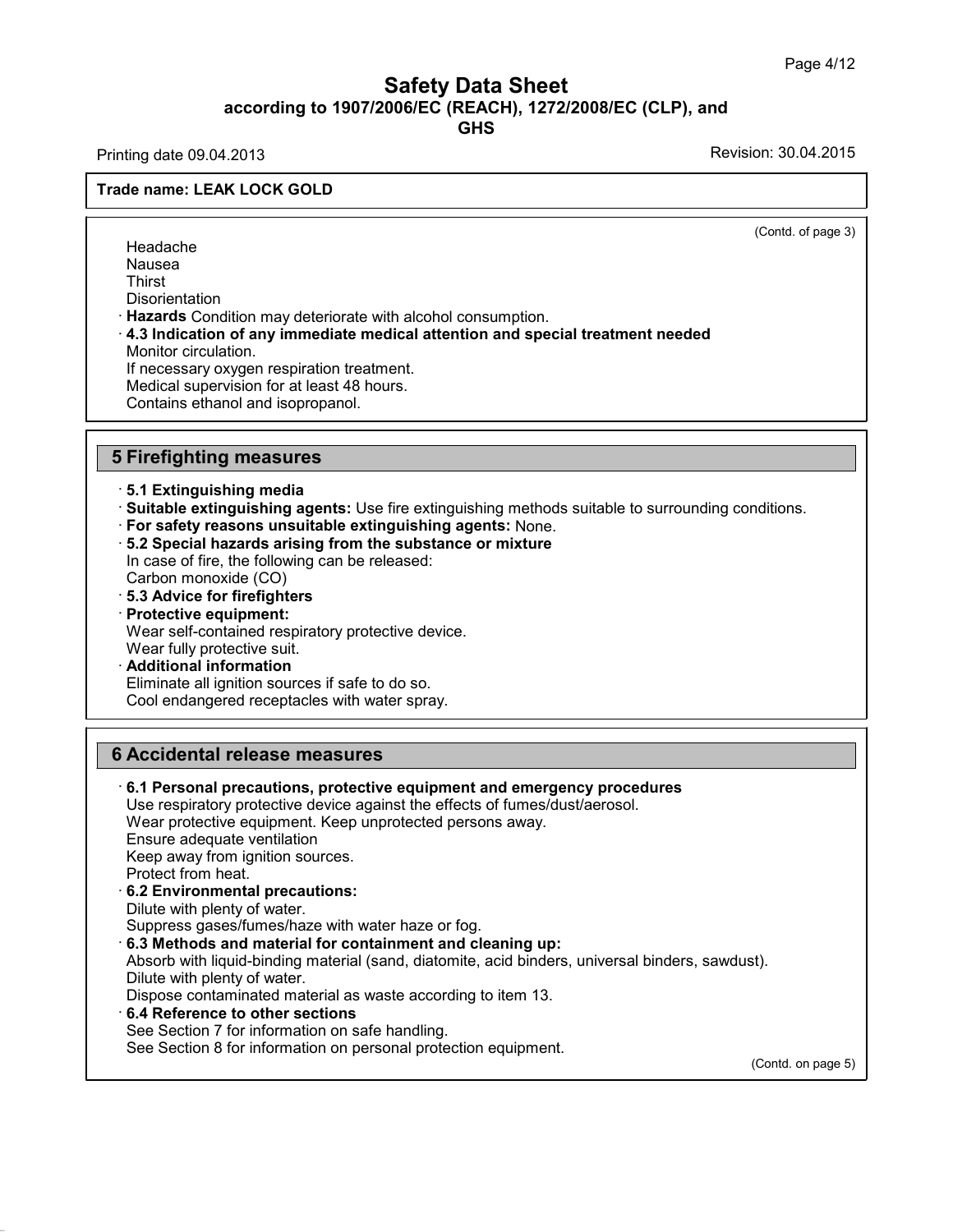### Safety Data Sheet<br><sub>006/EC (REACH), 1272/2008/EC (CLP),<br>GHS</sub> Page 5/12<br>**according to 1907/2006/EC (REACH), 1272/2008/EC (CLP), and<br>GHS<br>Revision: 30.04.2013<br>Revision: 30.04.2015 GHS** Page 5/12<br> **Safety Data Sheet**<br>
according to 1907/2006/EC (REACH), 1272/2008/EC (CLP), and<br>
GHS<br>
Revision: 30.04.2015<br>
Revision: 30.04.2015 **ACCORDING 1907/2006/**<br>Printing date 09.04.2013<br>Trade name: LEAK LOCK GOLD

(Contd. of page 4)

Trade name: LEAK LOCK GOLD<br>
See Section 13 for disposal information. See Section 13 for disposal information.<br> **7 Handling and storage**<br> **7.1 Precautions for safe handling** 

See Section 13 for disposal information.<br> **7.1 Precautions for safe handling**<br> **7.1 Precautions for safe handling**<br>
Ensure good ventilation/exhaustion at the workeep away from heat and direct sunlight. **Handling and storage<br>
7.1 Precautions for safe handling<br>
Ensure good ventilation/exhaustion at the workplace.<br>
Keep away from heat and direct sunlight.<br>
Information about fire - and explosion protection: Keep away from heat and direct supplementally**<br> **Ensure good ventilation/exhaustion at the workplace.**<br> **Information about fire - and explosion protection:**<br> **Information about fire - and explosion protection:**<br> **Keep ign** 7.1 Precautions for safe handling<br>Ensure good ventilation/exhaustion at the workplace.<br>Keep away from heat and direct sunlight.<br>Information about fire - and explosion protection:<br>Keep ignition sources away - Do not smoke.<br> 7.1 Precautions for safe handling<br>Ensure good ventilation/exhaustion at the work<br>Keep away from heat and direct sunlight.<br>Information about fire - and explosion prote<br>Keep ignition sources away - Do not smoke.<br>Protect agai

Keep away from heat and direct sunlight.<br> **Information about fire - and explosion protection:**<br>
Keep ignition sources away - Do not smoke.<br>
Protect against electrostatic charges.<br>
Flammable gas-air mixtures may form in emp

Fumes can combine with air to form and the explosion protection:<br> **The explosion sources away - Do not smoke.**<br>
Protect against electrostatic charges.<br>
Flammable gas-air mixtures may form in empty receptacles.<br>
Fumes can c · **Storage:** Flammable gas-air mixtures may form in empty receptacles.<br>
Fumes can combine with air to form an explosive mixture.<br> **7.2 Conditions for safe storage, including any incompatibilitie**<br> **Storage:**<br> **Requirements to be met by** 

Fumes can combine with air to form an explosive mixture.<br>7.2 Conditions for safe storage, including any incompastorage:<br>Requirements to be met by storerooms and receptacle<br>Store in a cool location.<br>Provide ventilation for Fantos can combine warranterform and constraints<br> **Provide:**<br> **Requirements to be met by storeroom:**<br>
Store in a cool location.<br>
Provide ventilation for receptacles.<br>
Avoid storage near extreme heat, ignition<br> **Information** Avoid storage:<br>
Avoid storage:<br>
Avoid storage near extreme heat, ignition sources or open flame.<br>
Provide ventilation for receptacles.<br>
Avoid storage near extreme heat, ignition sources or open flame.<br> **Information about s** Requirements to be met by storer<br>Store in a cool location.<br>Provide ventilation for receptacles.<br>Avoid storage near extreme heat, ig<br>Information about storage in one<br>Store away from oxidizing agents.<br>Do not store together w Store in a cool location.<br>Provide ventilation for receptacles.<br>Avoid storage near extreme heat, ignition sou<br>**Information about storage in one common**<br>Store away from foodstuffs.<br>Store away from oxidizing agents.<br>Do not st Provide ventilation for receptacles.<br>Avoid storage near extreme heat, ignition sources or ope<br> **Information about storage in one common storage f**<br>
Store away from oxidizing agents.<br>
Do not store together with acids.<br> **Fur** Information about storage in one common storage facility<br>Store away from foodstuffs.<br>Store away from oxidizing agents.<br>Do not store together with acids.<br>Further information about storage conditions:<br>Store in cool, dry cond Store away from foodstuffs.<br>Store away from oxidizing agents.<br>Do not store together with acids.<br>**Further information about storage con**<br>Store in cool, dry conditions in well sealed<br>Keep container tightly sealed.<br>Protect fr Store away from oxidizing agents.<br>Do not store together with acids.<br>**Further information about storage condition**<br>Store in cool, dry conditions in well sealed recep<br>Keep container tightly sealed.<br>Protect from heat and dire Store in a cool, dry conditions in well sealed receptacles.<br>
Store in cool, dry conditions in well sealed receptacles.<br>
Keep container tightly sealed.<br>
Protect from heat and direct sunlight.<br>
Store receptacle in a well ven

36.0.22

Exportance tightly sealed.<br>
Protect from heat and direct sunlight.<br>
Store receptacle in a well ventilated area.<br> **8 Exposure controls/personal protection**<br> **8 Exposure controls/personal protection**<br> **Additional information** 

|                        | 8 Exposure controls/personal protection                                                     |
|------------------------|---------------------------------------------------------------------------------------------|
|                        | · Additional information about design of technical facilities: No further data; see item 7. |
| 8.1 Control parameters |                                                                                             |
|                        | · Ingredients with limit values that require monitoring at the workplace:                   |
| 64-17-5 ethanol        |                                                                                             |
| PEL (USA)              | 1900 mg/m <sup>3</sup> , 1000 ppm                                                           |
|                        | REL (USA)   1900 mg/m <sup>3</sup> , 1000 ppm                                               |
| TLV (USA)              | Short-term value: 1880 mg/m <sup>3</sup> , 1000 ppm                                         |
|                        | EL (Canada) Short-term value: 1000 ppm                                                      |
|                        | EV (Canada) $ 1,900 \text{ mg/m}^3$ , 1,000 ppm                                             |
| 67-63-0 propan-2-ol    |                                                                                             |
| PEL (USA)              | 980 mg/m <sup>3</sup> , 400 ppm                                                             |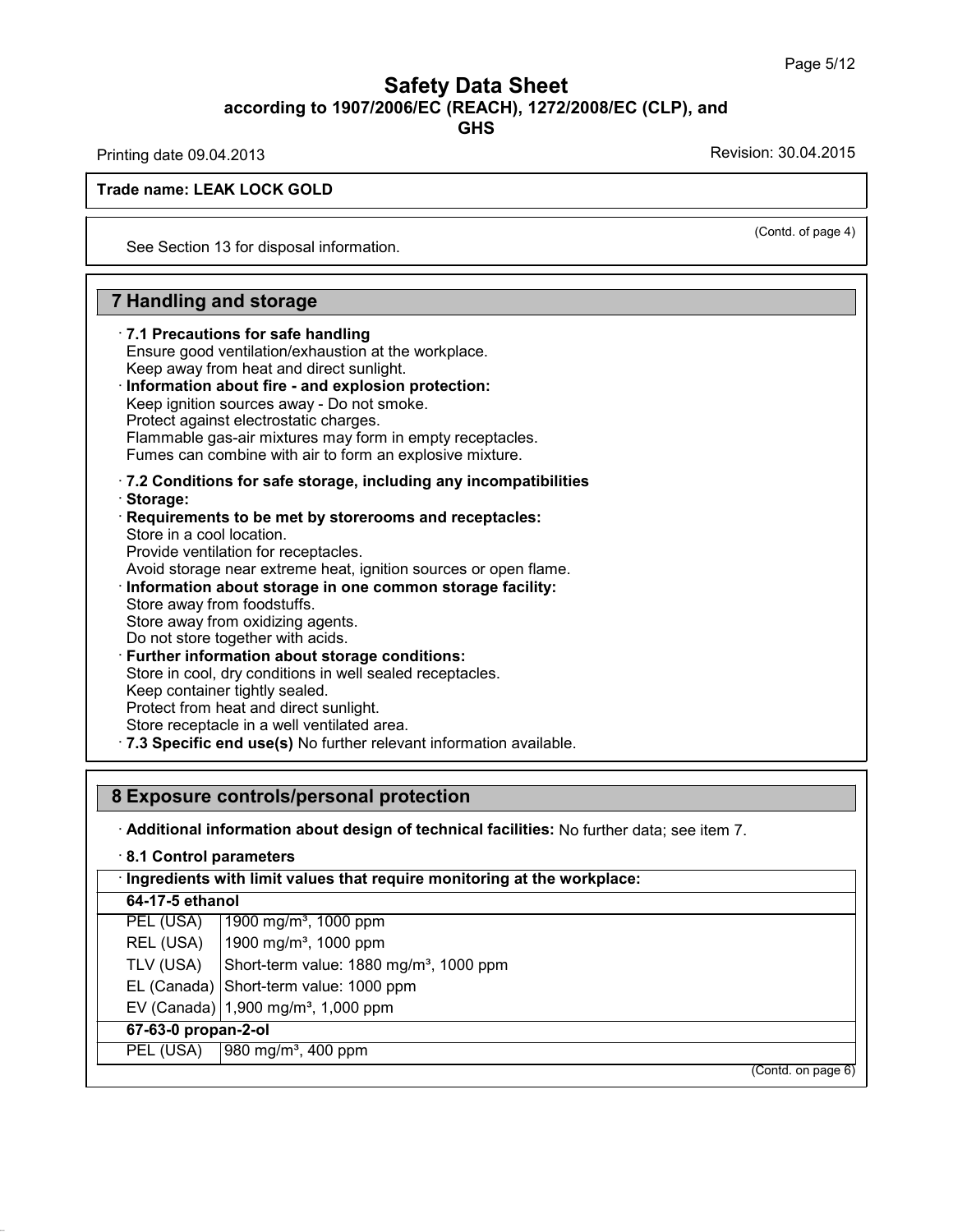### Safety Data Sheet<br><sub>006/EC (REACH), 1272/2008/EC (CLP),<br>GHS</sub> Page 6/12<br>**according to 1907/2006/EC (REACH), 1272/2008/EC (CLP), and<br><b>GHS**<br>Revision: 30.04.2013 Page 6/12<br> **Safety Data Sheet**<br>
according to 1907/2006/EC (REACH), 1272/2008/EC (CLP), and<br>
GHS<br>
Revision: 30.04.2015<br>
Revision: 30.04.2015

**GHS**

36.0.22

**ACCORDING 1907/2006/**<br>Printing date 09.04.2013<br>Trade name: LEAK LOCK GOLD (Contd. of page 5) Ing date 09.04.2013<br> **REL (USA)** Short-term value: 1225 mg/m<sup>3</sup>, 500 ppm<br>
Long-term value: 980 mg/m<sup>3</sup>, 400 ppm<br>
TLM (USA) Short-term value: 980 mg/m<sup>3</sup>, 400 ppm K LOCK GOLD<br>
Short-term value: 1225 mg/mª, 500 ppm<br>
Long-term value: 980 mg/mª, 400 ppm<br>Short-term value: 984 mg/mª, 400 ppm REL (USA) Short-term value: 1225 mg/m<sup>3</sup>, 500 ppm<br>TLV (USA) Short-term value: 980 mg/m<sup>3</sup>, 400 ppm<br>TLV (USA) Short-term value: 984 mg/m<sup>3</sup>, 400 ppm<br>Long-term value: 492 mg/m<sup>3</sup>, 200 ppm Short-term value: 1225 mg/m<sup>3</sup>, 500 ppm<br>Long-term value: 980 mg/m<sup>3</sup>, 400 ppm<br>Short-term value: 984 mg/m<sup>3</sup>, 400 ppm<br>Long-term value: 492 mg/m<sup>3</sup>, 200 ppm<br>BEI BEI EL (USA)<br>
Long-term value: 980 mg/m<sup>3</sup>, 400 ppm<br>
Long-term value: 984 mg/m<sup>3</sup>, 400 ppm<br>
Long-term value: 492 mg/m<sup>3</sup>, 200 ppm<br>
BEI<br>
EL (Canada)<br>
Short-term value: 400 ppm<br>
Long-term value: 200 ppm<br>
Long-term value: 200 ppm Long-term value: 980 mg/m<sup>3</sup>, 400 ppm<br>
TLV (USA) Short-term value: 984 mg/m<sup>3</sup>, 400 ppm<br>
Long-term value: 492 mg/m<sup>3</sup>, 200 ppm<br>
BEI<br>
EL (Canada) Short-term value: 400 ppm<br>
Long-term value: 200 ppm<br>
EV (Canada) Short-term v EL (Canada)<br>
Short-term value: 492 mg/m<sup>3</sup>, 200 ppm<br>
EL (Canada)<br>
Short-term value: 400 ppm<br>
Long-term value: 200 ppm<br>
EV (Canada)<br>
Short-term value: 400 ppm<br>
Long-term value: 400 ppm Econg-term value: 432 mg/m , 200 ppm<br>BEI<br>Short-term value: 400 ppm<br>Long-term value: 400 ppm<br>Short-term value: 200 ppm<br>Long-term value: 200 ppm<br>ther relevant information available. EL (Canada) Short-term value: 400 ppm<br>
Long-term value: 200 ppm<br>
EV (Canada) Short-term value: 400 ppm<br>
DNELs No further relevant information available.<br>
PNECs No further relevant information available.<br>
Additional informa • **DNELs** No further relevant information available.<br>• **PNECs** No further relevant information available.<br>• **Additional information:** The lists valid during the<br>• 8.2 Exposure controls<br>• Personal protective equipment:<br>• Ge • **PNECs** No further relevant information available.<br>
• **Additional information:** The lists valid during the ma<br>
• 8.2 **Exposure controls**<br>
• **Personal protective equipment:**<br>
• **General protective and hygienic measures:**<br> Additional information: The lists valid during the making were<br>8.2 Exposure controls<br>Personal protective equipment:<br>General protective and hygienic measures:<br>Keep away from foodstuffs, beverages and feed.<br>Immediately remov **Exposure controls<br>
B.2 Exposure controls<br>
Personal protective equipment:<br>
General protective and hygienic measures:<br>
Keep away from foodstuffs, beverages and feed.<br>
Immediately remove all soiled and contaminated clothing<br>** Immediately remove all soiled and contaminated clothing<br>Wash hands before breaks and at the end of work.<br>Do not inhale gases / fumes / aerosols.<br>Avoid contact with the eyes and skin. Keep away from foodstuffs, beverages and feed.<br>Immediately remove all soiled and contaminated<br>Wash hands before breaks and at the end of wor<br>Do not inhale gases / fumes / aerosols.<br>Avoid contact with the eyes and skin.<br>Res **General protective and hygienic measures:**<br>Keep away from foodstuffs, beverages and feed.<br>Immediately remove all soiled and contaminated cl<br>Wash hands before breaks and at the end of work.<br>Do not inhale gases / fumes / ae Immediately remove all soiled and contaminated clothing<br>Wash hands before breaks and at the end of work.<br>Do not inhale gases / fumes / aerosols.<br>Avoid contact with the eyes and skin.<br>**Respiratory protection:**<br>Use suitable Wash hands before breaks and at the end of work.<br>Do not inhale gases / fumes / aerosols.<br>Avoid contact with the eyes and skin.<br>**Respiratory protection:**<br>Use suitable respiratory protective device in case of insufficient ve For spills, respiratory protection may be advisable.<br> **Respiratory protection:**<br>
Use suitable respiratory protective device in case of insuffic<br>
Use suitable respiratory protective device when high conce<br>
For spills, respi Suble respiratory protective devable respiratory protective devable respiratory protective devable respiratory protection may b<br>s, respiratory protection may b<br>**Protective gloves** Protection of hands:<br>
The glove material has to be impermeable and resistant to the product/ the substance/ the preparation.<br>
Due to missing tests no recommendation to the glove material can be given for the product/ the<br> Protective gloves<br>
The glove material has to be impermeable and resistant to the product/ the substance/ the preparation.<br>
Due to missing tests no recommendation to the glove material can be given for the product/ the<br>
pr Protective gloves<br>The glove material has to be impermeable are<br>Due to missing tests no recommendation<br>preparation/ the chemical mixture.<br>Selection of the glove material on conside<br>degradation The glove material has to be impermeable and resistant to the product/ the substance/ the preparation.<br>Due to missing tests no recommendation to the glove material can be given for the product/ the preparation/ the chemica degradation The glove material has to be impermeable and resistant to the product/ the substance/ the preparation.<br>Due to missing tests no recommendation to the glove material can be given for the product/ the preparation/ the chemica Due to missing tests no recommendation to the glove material can be given for the product/ the<br>preparation/ the chemical mixture.<br>Selection of the glove material on consideration of the penetration times, rates of diffusio preparation/ the chemical mixture.<br>Selection of the glove material on consideration of the penetration times, rates of diffusion and the<br>degradation<br>**Material of gloves**<br>The selection of the suitable gloves does not only d Selection of the glove material on consideration of the penetration times, rates of diffusion and the<br>degradation<br>**Material of gloves**<br>The selection of the suitable gloves does not only depend on the material, but also on degradation<br> **Checked prior is the selection of the suitable gloves does not**<br>
quality and varies from manufacturer to material<br>
substances, the resistance of the glove materi<br>
checked prior to the application.<br> **Penetrati** The selection of the suitable gloves does not only depend on the material, but also on further marks of<br>quality and varies from manufacturer to manufacturer. As the product is a preparation of several<br>substances, the resis substances, the resistance of the glove material can not be calculated in advance and has therefore to be checked prior to the application.<br> **Penetration time of glove material**<br>
The exact break through time has to be foun The exact break through time has to be found out by the manufacturer of the protective gloves and has to (Contd. on page 7)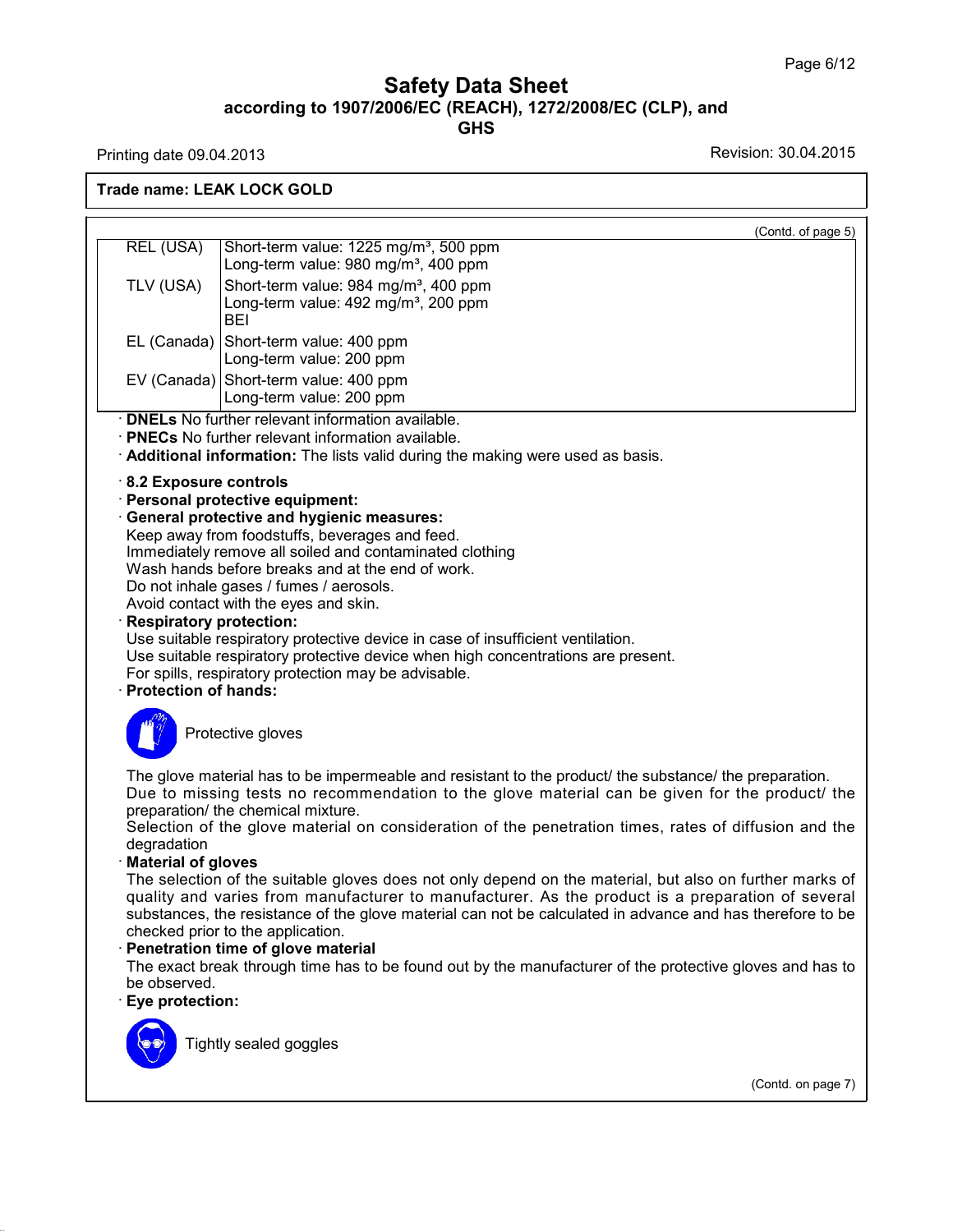# Page 7/<br> **Safety Data Sheet**<br> **according to 1907/2006/EC (REACH), 1272/2008/EC (CLP), and**<br>
GHS Page 7/12<br> **Safety Data Sheet**<br>
according to 1907/2006/EC (REACH), 1272/2008/EC (CLP), and<br>
GHS<br>
Revision: 30.04.2015<br>
Revision: 30.04.2015 **ACCORDING 1907/2006/**<br>Printing date 09.04.2013<br>Trade name: LEAK LOCK GOLD

**GHS**

36.0.22

Fining date 09.04.2013<br> **Example: LEAK LOCK GOLD**<br> **Example:** Body protection: Protective work clothing<br> **Example:** No further relevant information available **EXECT:**<br> **Example: LEAK LOCK GOLD<br>
• Body protection:** Protective work clothing<br>
• Limitation and supervision of exposure into the environment<br>
No further relevant information available.<br>
• Risk management measures No Further Relevant Information and Supervision of exposure into the No further relevant information available.<br>• **Risk management measures**<br>See Section 7 for additional information.<br>No further relevant information availab Body protection: Protective work clothing<br>Limitation and supervision of exposure into<br>No further relevant information available.<br>Risk management measures<br>See Section 7 for additional information.<br>No further relevant inform Body protection: Protective work clothing<br>Limitation and supervision of exposure into the<br>No further relevant information available.<br>Risk management measures<br>See Section 7 for additional information.<br>No further relevant in

| 9 Physical and chemical properties                         |                                                                                                 |
|------------------------------------------------------------|-------------------------------------------------------------------------------------------------|
| 9.1 Information on basic physical and chemical properties  |                                                                                                 |
| <b>General Information</b>                                 |                                                                                                 |
| · Appearance:                                              |                                                                                                 |
| Form:                                                      | Pasty                                                                                           |
| Colour:                                                    | Gold coloured                                                                                   |
| Odour:                                                     | Alcohol-like                                                                                    |
| <b>Odour threshold:</b>                                    | Not determined.                                                                                 |
| · pH-value:                                                | Not determined.                                                                                 |
| Change in condition                                        |                                                                                                 |
| <b>Melting point/Melting range:</b>                        | Undetermined.                                                                                   |
| <b>Boiling point/Boiling range:</b>                        | 172 °F / 78 °C                                                                                  |
| · Flash point:                                             | 59 °F / 15 °C                                                                                   |
| Flammability (solid, gaseous):                             | Not applicable.                                                                                 |
| Ignition temperature:                                      | >500 °F / 260 °C                                                                                |
| <b>Decomposition temperature:</b>                          | Not determined.                                                                                 |
| Self-igniting:                                             | Product is not self-igniting.                                                                   |
| Danger of explosion:                                       | Product is not explosive. However, formation of explosive air/<br>vapour mixtures are possible. |
| <b>Explosion limits:</b>                                   |                                                                                                 |
| Lower:                                                     | 3,5 Vol %                                                                                       |
| Upper:                                                     | 15,0 Vol %                                                                                      |
| · Vapour pressure at 20 °C:                                | 59 hPa                                                                                          |
| · Density at 20 °C:                                        | $1,2$ g/cm <sup>3</sup>                                                                         |
| · Relative density                                         | Not determined.                                                                                 |
| · Vapour density                                           | Not determined.                                                                                 |
| <b>Evaporation rate</b>                                    | Not determined.                                                                                 |
| · Solubility in / Miscibility with                         |                                                                                                 |
| water:                                                     | Not miscible or difficult to mix.                                                               |
| · Partition coefficient (n-octanol/water): Not determined. |                                                                                                 |
|                                                            | (Contd. on page 8)                                                                              |

(Contd. of page 6)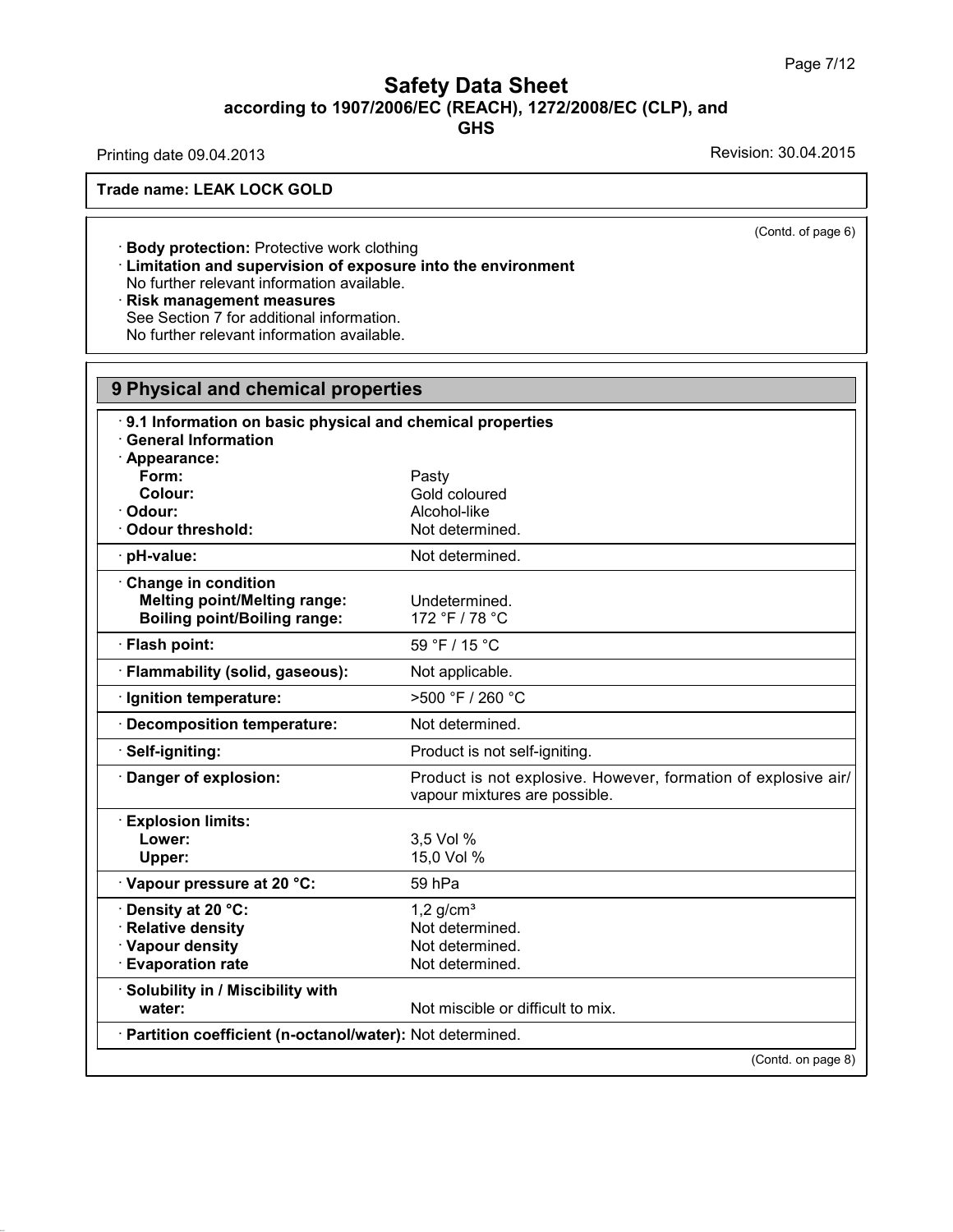### Page 8/<br> **Safety Data Sheet**<br> **according to 1907/2006/EC (REACH), 1272/2008/EC (CLP), and**<br>
GHS **GHS Safety Data Sheet**<br>according to 1907/2006/EC (REACH), 1272/2008/EC (CLP), and<br>Printing date 09.04.2013<br>Revision: 30.04.2015 **ACCORDING 1907/2006/**<br>Printing date 09.04.2013<br>Trade name: LEAK LOCK GOLD

| $\overline{1}$ in turity date 00.04.2010                                                                                |                                                                                               |
|-------------------------------------------------------------------------------------------------------------------------|-----------------------------------------------------------------------------------------------|
| <b>Trade name: LEAK LOCK GOLD</b>                                                                                       |                                                                                               |
|                                                                                                                         | (Contd. of page 7)                                                                            |
| · Viscosity:                                                                                                            |                                                                                               |
| Dynamic:<br>Kinematic:                                                                                                  | Not determined.<br>Not determined.                                                            |
| <b>Solvent content:</b>                                                                                                 |                                                                                               |
| <b>Organic solvents:</b>                                                                                                | Not determined.                                                                               |
| VOC (US EPA Method 24)                                                                                                  | 35%                                                                                           |
| 9.2 Other information                                                                                                   | No further relevant information available.                                                    |
|                                                                                                                         |                                                                                               |
| <b>10 Stability and reactivity</b>                                                                                      |                                                                                               |
| ⋅ 10.1 Reactivity                                                                                                       |                                                                                               |
| · 10.2 Chemical stability                                                                                               |                                                                                               |
| · Thermal decomposition / conditions to be avoided:<br>No decomposition if used and stored according to specifications. |                                                                                               |
| 10.3 Possibility of hazardous reactions                                                                                 |                                                                                               |
| Flammable.                                                                                                              |                                                                                               |
|                                                                                                                         | Used empty containers may contain product gases which form explosive mixtures with air.       |
| Strong exothermic reaction with acids.                                                                                  | Can react violently with oxygen rich (oxidizing) material. Danger of Explosion.               |
| Develops readily flammable gases/fumes.                                                                                 |                                                                                               |
| 10.4 Conditions to avoid                                                                                                |                                                                                               |
| Keep ignition sources away - Do not smoke.                                                                              |                                                                                               |
| Store away from oxidizing agents.<br>· 10.5 Incompatible materials: No further relevant information available.          |                                                                                               |
| · 10.6 Hazardous decomposition products:                                                                                |                                                                                               |
| Carbon monoxide and carbon dioxide                                                                                      |                                                                                               |
| Danger of forming toxic pyrolysis products.                                                                             |                                                                                               |
|                                                                                                                         |                                                                                               |
| <b>11 Toxicological information</b>                                                                                     |                                                                                               |
| 11.1 Information on toxicological effects                                                                               |                                                                                               |
| · Acute toxicity:<br>Primary irritant effect:                                                                           |                                                                                               |
| on the skin: Slight irritant effect on skin and mucous membranes.                                                       |                                                                                               |
| on the eye: Slight irritant effect on eyes.                                                                             |                                                                                               |
| · Sensitization: No sensitizing effects known.                                                                          |                                                                                               |
| · Subacute to chronic toxicity: Vapours have narcotic effect.                                                           |                                                                                               |
| · Additional toxicological information:                                                                                 |                                                                                               |
| Classification Guidelines for Preparations as issued in the latest version:                                             | The product shows the following dangers according to the calculation method of the General EU |
| Harmful                                                                                                                 |                                                                                               |
|                                                                                                                         |                                                                                               |
| Irritant                                                                                                                | (Contd. on page 9)                                                                            |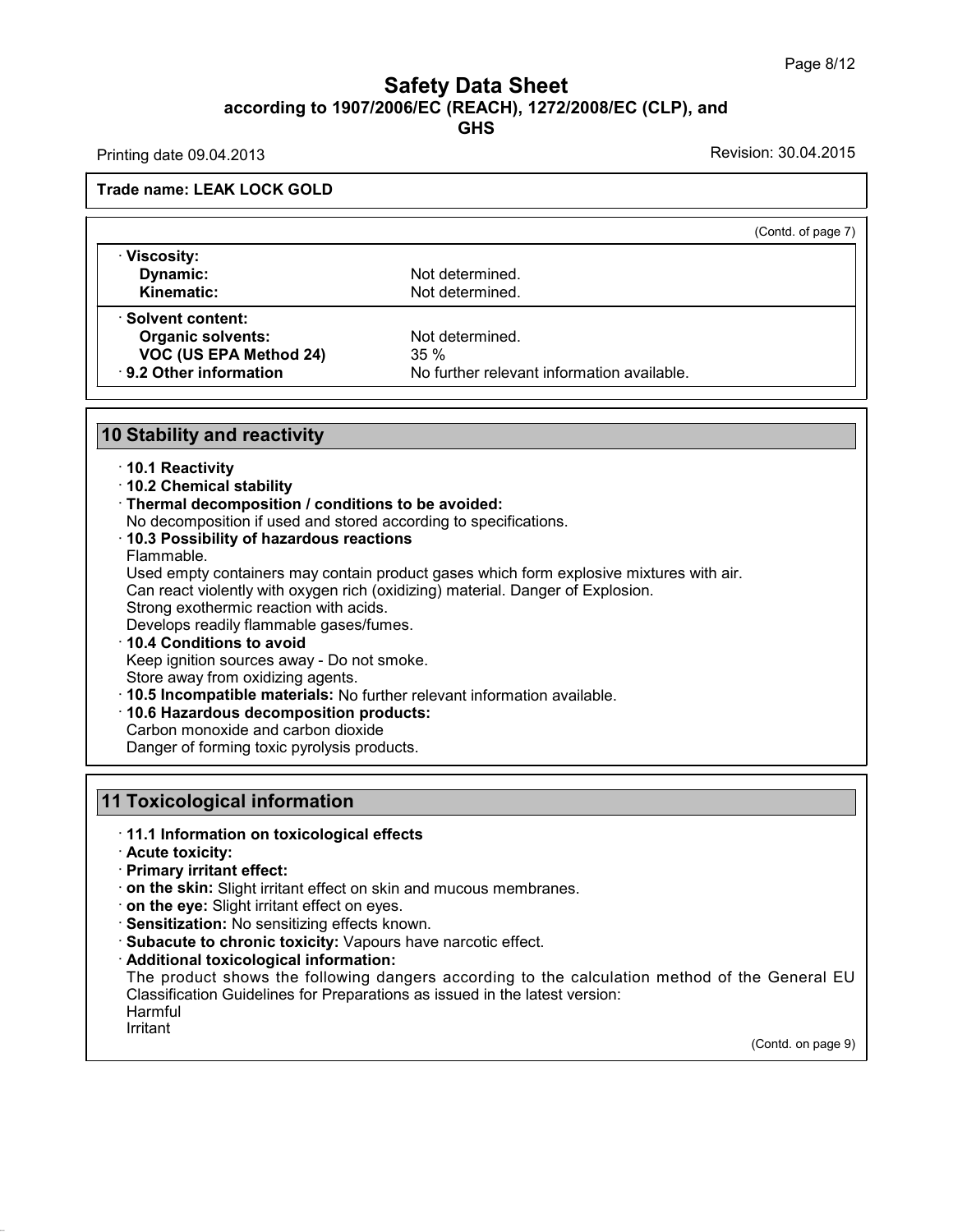### Safety Data Sheet<br><sub>006/EC (REACH), 1272/2008/EC (CLP),<br>GHS</sub> Page 9/12<br>**according to 1907/2006/EC (REACH), 1272/2008/EC (CLP), and<br>GHS<br>Revision: 30.04.2013<br>Revision: 30.04.2015 Safety Data Sheet**<br>according to 1907/2006/EC (REACH), 1272/2008/EC (CLP), and<br>Printing date 09.04.2013<br>Revision: 30.04.2015 **ACCORDING 1907/2006/**<br>Printing date 09.04.2013<br>Trade name: LEAK LOCK GOLD

**GHS**

(Contd. of page 8)<br>conditions and Inhalation of concentrated vapours as well as oral intake will lead to anaesthesia-like conditions and headache, dizziness, etc. de name: LEAK LOCK GOLD<br>Inhalation of concentrated vapours as<br>headache, dizziness, etc. Inhalation of concentrated vapours as v<br>headache, dizziness, etc.<br>**12 Ecological information**<br>**12.1 Toxicity 12 Ecological information**<br> **12.1 Toxicity**<br> **12.1 Toxicity**<br> **12.1 Toxicity**<br> **12.1 Toxicity**<br> **12.1 Toxicity**<br> **12.1 Toxicity**<br> **12.1 Toxicity**<br> **12.1 Toxicity**<br> **12.1 Toxicity** 

- 
- 
- 2<br>
2<br> **Ecological information**<br>
12.1 Toxicity<br>
12.2 Persistence and degradability The product is partially biodegradable. Significant residuals remain.<br>
12.3 Bioaccumulative potential No further relevant information availa **TRACE PERIST PERISTON CONTROVIDED THE PRODUCT IS PATEIDY DISCONSIGNMENT PRODUCT 12.3 Bioaccumulative potential No further relevant information available.<br>
<b>CENT 12.4 Mobility in soil No further relevant information avail**
- 
- 
- 

This statement was deduced from the properties of the single components.<br>This statement was deduced from the properties of the single components.<br>Due to available data on eliminability/decomposition and bioaccumulation p<br>t 12.3 Bioaccumulative potential No further relevant information available.<br>12.4 Mobility in soil No further relevant information available.<br>Additional ecological information:<br>Ceneral notes:<br>This statement was deduced from t **12.4 Mobility in soil No further releva<br>Additional ecological information:<br>General notes:<br>This statement was deduced from the<br>Due to available data on eliminability/c<br>the environment is unlikely.<br>Water hazard class 1 (Ger** Additional ecological information:<br>General notes:<br>This statement was deduced from the properties of the single components.<br>Due to available data on eliminability/decomposition and bioaccumulation potential a prolonged dama

General notes:<br>This statement was deduced from the properties of the single components.<br>Due to available data on eliminability/decomposition and bioaccumulation potential a prolonged damage of<br>the environment is unlikely.<br> system. Due to available data on eliminability/decomposition<br>the environment is unlikely.<br>Water hazard class 1 (German Regulation) (Self-as<br>Do not allow undiluted product or large quantities<br>system.<br>**12.5 Results of PBT and vPvB Example 12.6 Other adverse effects** Not further relevant information available.<br>
• **PBT:** Not applicable. • **PBT and vPvB assessment**<br>
• **PBT:** Not applicable.<br>
• **PBT:** Not applicable.<br>
• **12.6 Other adverse effects** No

- 
- 

12.5 Results of PBT and VPVB assessment<br>
PBT: Not applicable.<br>
12.6 Other adverse effects No further relations<br>
13 Disposal considerations<br>
13.1 Waste treatment methods **12.6 Other adverse effects No further relevant information available.<br>
13 Disposal considerations<br>
13.1 Waste treatment methods** 

· **Recommendation**

Disposal considerations<br>13.1 Waste treatment methods<br>Recommendation<br>Can be burned with household garbage after consulting with the waste disposal facility operator and the<br>pertinent authorities and adhering to the necessar **Disposal considerations**<br>13.1 Waste treatment methods<br>Recommendation<br>Can be burned with household garbage after consulting with the waste dispos<br>pertinent authorities and adhering to the necessary technical regulations.<br>S **13.1 Waste treatment methods<br>
Recommendation**<br>
Can be burned with household garbage after cons<br>
pertinent authorities and adhering to the necessary<br>
Small amounts may be diluted with plenty of wat<br>
accordance with Local A

**13.1 Waste treatment methods**<br> **Recommendation**<br>
Can be burned with household garbage after consulting with the waste disposal facility operator and the<br>
pertinent authorities and adhering to the necessary technical regul For the same with holdscholar ganage anch obnoming with the waste disposal repertinent authorities and adhering to the necessary technical regulations.<br>
Small amounts may be diluted with plenty of water and washed away. Di

- 
- 

| · Uncleaned packaging:<br>· Recommendation: Disposal must be made according to official regulations.<br>· Recommended cleansing agents: Water only. |           |                     |
|-----------------------------------------------------------------------------------------------------------------------------------------------------|-----------|---------------------|
| 14 Transport information                                                                                                                            |           |                     |
| $\cdot$ 14.1 UN-Number<br>· DOT, ADR, IMDG, IATA                                                                                                    | UN1133    |                     |
| 14.2 UN proper shipping name<br>· DOT, ADR, IMDG, IATA                                                                                              | Adhesives |                     |
|                                                                                                                                                     |           | (Contd. on page 10) |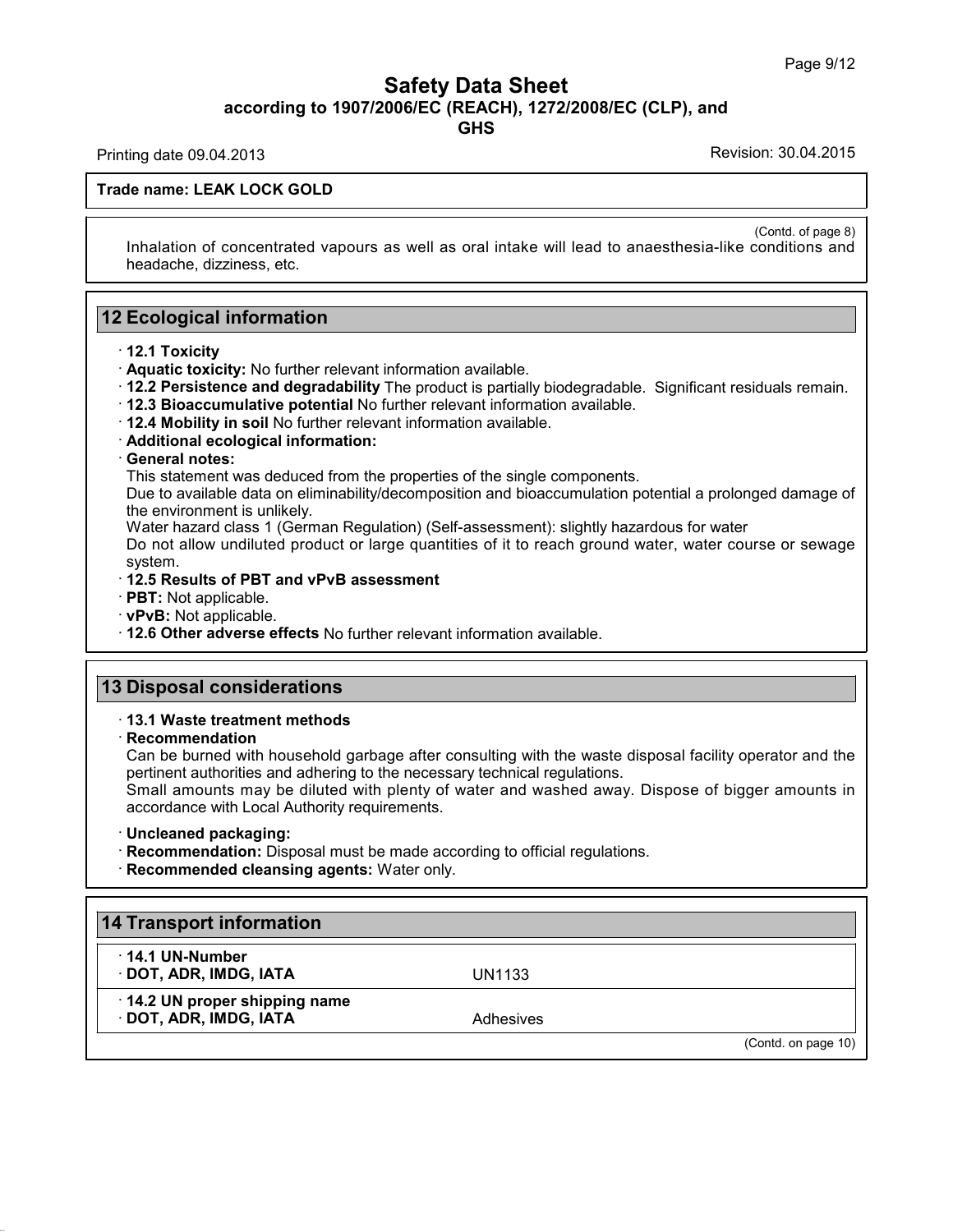### Page 10/<br> **Safety Data Sheet**<br> **according to 1907/2006/EC (REACH), 1272/2008/EC (CLP), and**<br>
GHS **GHS Safety Data Sheet**<br>according to 1907/2006/EC (REACH), 1272/2008/EC (CLP), and<br>Printing date 09.04.2013<br>Revision: 30.04.2015

36.0.22

**ACCORDING 1907/2006/**<br>Printing date 09.04.2013<br>Trade name: LEAK LOCK GOLD (Contd. of page 9) Trade name: LEAK LOCK GOLD<br>
<del>14.3 Transport hazard class(es)</del> · **DOT** · **Class** 3 Flammable liquids. · **Label** <sup>3</sup> · **ADR** · **Class** 3 (F1) Flammable liquids. · **Label** <sup>3</sup> **Class<br>· Label<br>· IMDG, IATA** · **Class** 3 Flammable liquids. · **Label** <sup>3</sup> **Class**<br>**14.4 Packing group**<br>• DOT, ADR, IMDG, IATA · Class 3 Flar<br>
· Label 3<br>
· 14.4 Packing group<br>
· DOT, ADR, IMDG, IATA II<br>
· 14.5 Environmental hazards: Marine pollutant: No <u>• 14.4 Packing group<br>• DOT, ADR, IMDG, IATA Ⅱ<br>• 14.5 Environmental hazards: Marine pollutant: No<br>• 14.6 Special precautions for user Warning: Fla</u> · **14.4 Packing group**<br>
· **DOT, ADR, IMDG, IATA**<br>
· **14.5 Environmental hazards:**<br>
· **Marine pollutant:**<br>
· **14.6 Special precautions for user** Warning: Flammable liquids.<br>
· **Danger code (Kemler):**<br>
· **EMS Number:**<br>
• **E** 14.5 Environmental hazards:<br>
Marine pollutant:<br>
14.6 Special precautions for user<br>
Danger code (Kemler):<br>
F-E,S-E<br>
F-E,S-E<br>
F-E,S-E<br>
F-E,S-E<br>
F-E,S-E • Marine politicant:<br>
• 14.6 Special precautions for user<br>
• Danger code (Kemler):<br>
• EMS Number:<br>
• 14.7 Transport in bulk according to Annex II of<br>
• MARPOL73/78 and the IBC Code<br>
• Not applicable. **Marring: Flammable lives in the IBC Code**<br> **MARPOL73/78 and the IBC Code**<br> **MARPOL73/78 and the IBC Code**<br> **MARPOL73/78 and the IBC Code**<br> **MARPOL73/78 and the IBC Code**<br> **MARPOL73/78 and the IBC Code**<br> **MADR** · **ADR** • 14.7 Transport in buik according to Annex ii or<br> **MARPOL73/78** and the IBC Code<br>
• Transport/Additional information:<br>
• ADR<br>
• Limited quantities (LQ) blue 5L<br>
• Transport category 2<br>
• Tunnel restriction code D/F ■ **Transport/Additional information:**<br> **ADR**<br> **Consider Category**<br> **Consider Category**<br> **Consider Category**<br> **Consider Category**<br> **Consider Category**<br> **Consider Category**<br> **Consider Category**<br> **Consider Category**<br> **Consid** · Transport/Additional information:<br>
• ADR<br>
• Limited quantities (LQ) 5L<br>
• Transport category 2<br>
• Tunnel restriction code D/E<br>
• UN "Model Regulation": UN1133, ADHI · **ADR**<br>
· Limited quantities (LQ) 5L<br>
· Transport category 2<br>
· Tunnel restriction code D/E<br>
· UN "Model Regulation": UN1133, ADHESIVES, 3, II (Contd. on page 11)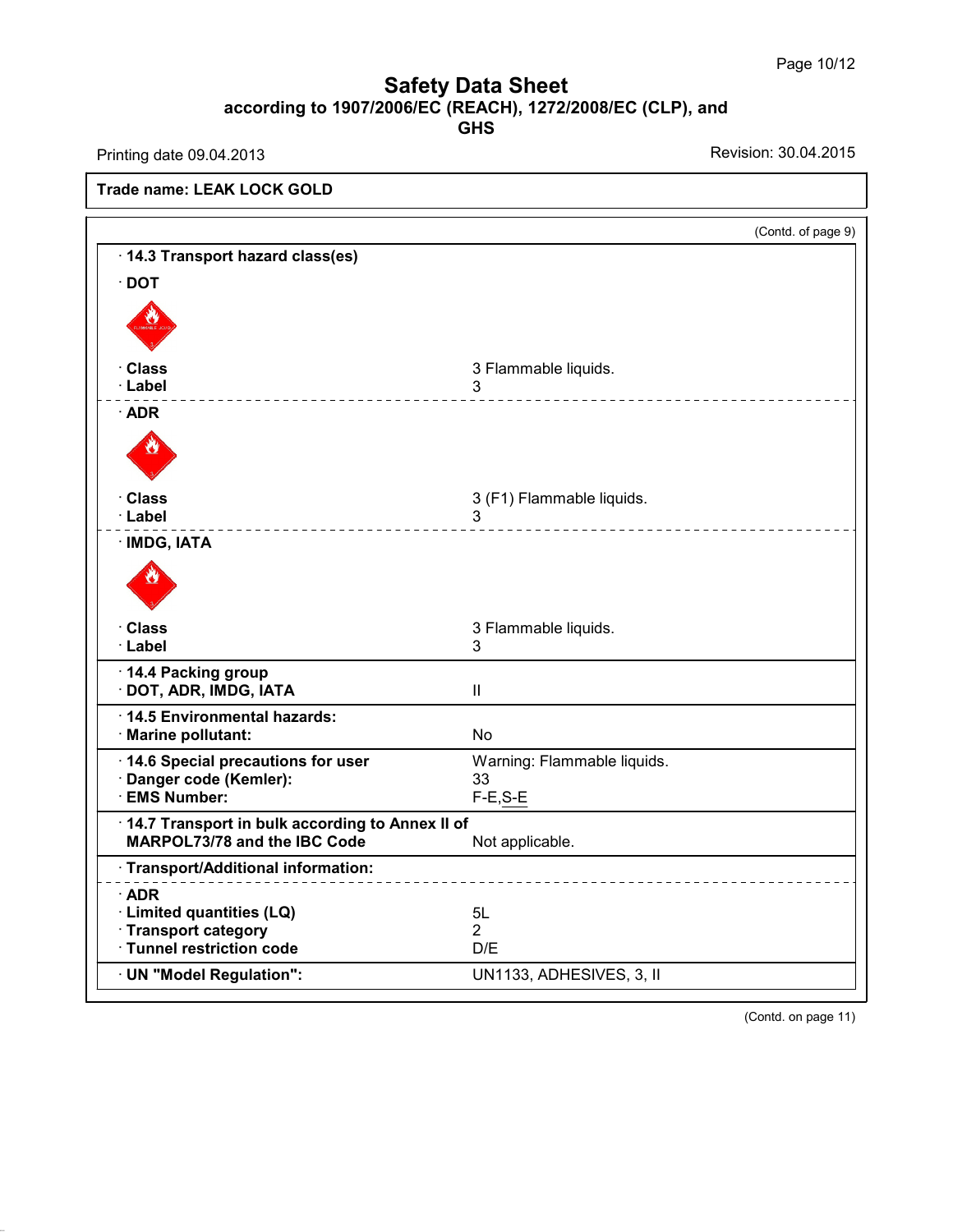### **Safety Data Sheet**<br> **according to 1907/2006/EC (REACH), 1272/2008/EC (CLP), and**<br> **GHS GHS Safety Data Sheet**<br>according to 1907/2006/EC (REACH), 1272/2008/EC (CLP), and<br>Printing date 09.04.2013<br>Revision: 30.04.2015<br>Frade name: LEAK LOCK GOLD

36.0.22

Printing date 09.04.2013<br>Trade name: LEAK LOCK GOLD

ion: 30.04.2015<br>(Contd. of page 10)

|                                                                                                                                                                | (Contd. of page 10) |
|----------------------------------------------------------------------------------------------------------------------------------------------------------------|---------------------|
| <b>15 Regulatory information</b>                                                                                                                               |                     |
| 15.1 Safety, health and environmental regulations/legislation specific for the substance or mixture<br>· United States (USA)<br>· SARA                         |                     |
| Section 355 (extremely hazardous substances):                                                                                                                  |                     |
| None of the ingredients is listed.                                                                                                                             |                     |
| Section 313 (Specific toxic chemical listings):                                                                                                                |                     |
| 67-63-0 propan-2-ol                                                                                                                                            |                     |
| · TSCA (Toxic Substances Control Act):                                                                                                                         |                     |
| All ingredients are listed.                                                                                                                                    |                     |
| · Proposition 65 (California):                                                                                                                                 |                     |
| <b>Chemicals known to cause cancer:</b>                                                                                                                        |                     |
| None of the ingredients is listed.                                                                                                                             |                     |
| Chemicals known to cause reproductive toxicity for females:                                                                                                    |                     |
| None of the ingredients is listed.                                                                                                                             |                     |
| Chemicals known to cause reproductive toxicity for males:                                                                                                      |                     |
| None of the ingredients is listed.                                                                                                                             |                     |
| Chemicals known to cause developmental toxicity:<br>Ethanol - listing refers specifically to alcoholic beverage consumption and is not applicable for product. |                     |
| 64-17-5 ethanol                                                                                                                                                |                     |
| <b>Carcinogenic Categories</b>                                                                                                                                 |                     |
| <b>EPA (Environmental Protection Agency)</b>                                                                                                                   |                     |
| None of the ingredients is listed.                                                                                                                             |                     |
| · IARC (International Agency for Research on Cancer)                                                                                                           |                     |
| 64-17-5 ethanol                                                                                                                                                | 1                   |
| 14807-96-6 Talc (Mg3H2(SiO3)4)                                                                                                                                 | $\overline{2B}$     |
| · TLV (Threshold Limit Value established by ACGIH)                                                                                                             |                     |
| 64-17-5 ethanol                                                                                                                                                | $\overline{A3}$     |
| 14807-96-6 Talc (Mg3H2(SiO3)4)                                                                                                                                 | $\overline{A4}$     |
| 67-63-0 propan-2-ol                                                                                                                                            | $\overline{A4}$     |
| · NIOSH-Ca (National Institute for Occupational Safety and Health)                                                                                             |                     |
| None of the ingredients is listed.                                                                                                                             |                     |
| · OSHA-Ca (Occupational Safety & Health Administration)                                                                                                        |                     |
| None of the ingredients is listed.                                                                                                                             |                     |
| <b>Canada</b>                                                                                                                                                  |                     |
| <b>Canadian Domestic Substances List (DSL)</b>                                                                                                                 |                     |
| All ingredients are listed.                                                                                                                                    |                     |